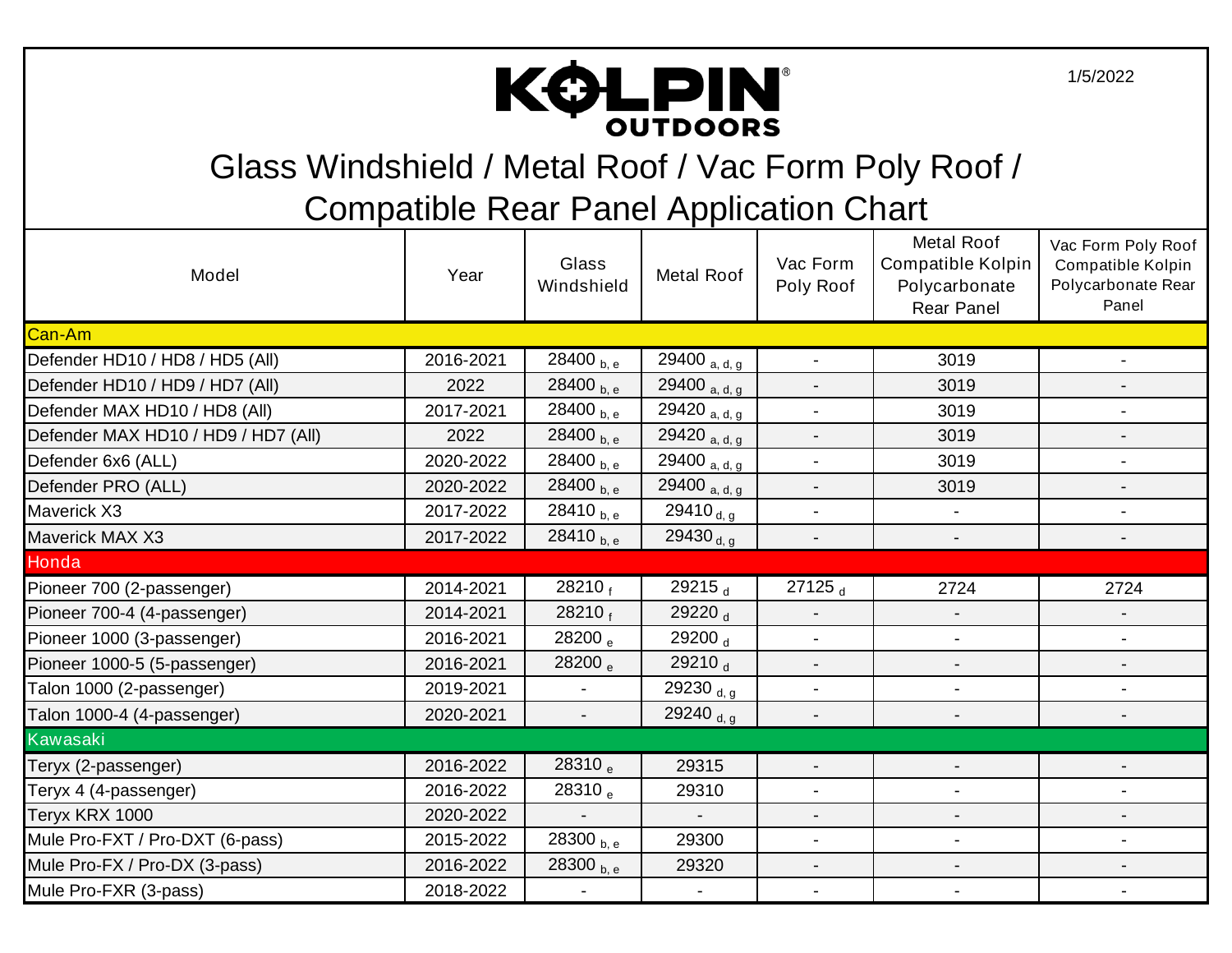

Glass Windshield / Metal Roof / Vac Form Poly Roof /

| Model                                      | Year      | Glass<br>Windshield      | Metal Roof                | Vac Form<br>Poly Roof | Metal Roof<br>Compatible Kolpin<br>Polycarbonate<br>Rear Panel | Vac Form Poly Roof<br>Compatible Kolpin<br>Polycarbonate Rear<br>Panel |
|--------------------------------------------|-----------|--------------------------|---------------------------|-----------------------|----------------------------------------------------------------|------------------------------------------------------------------------|
| <b>Polaris</b>                             |           |                          |                           |                       |                                                                |                                                                        |
| Ranger ETX / EV                            | 2015-2022 | 28115 <sub>b, e</sub>    | 29115 $_{a, g}$           | $27115_{c, g}$        | 2747                                                           | 2747                                                                   |
| Ranger 500 Full Size (round tubing)        | 2009      | $\overline{\phantom{a}}$ | 29130                     |                       | 2731                                                           |                                                                        |
| Ranger 500 Full Size (round tubing)        | 2010      | 28130 $_{\rm b, e}$      | 29130                     |                       | 2731                                                           | $\overline{\phantom{a}}$                                               |
| Ranger 500                                 | 2017-2022 | $28115_{b, e}$           | 29115 $a, g$              | $27115_{c, g}$        | 2747                                                           | 2747                                                                   |
| Ranger 570 Mid-Size (profile tube)         | 2015-2021 | $28115_{\rm b,\,e}$      | 29115 $_{\rm a,\,g}$      | $27115_{c, g}$        | 2747                                                           | 2747                                                                   |
| Ranger 570 Mid-Size Crew                   | 2015-2021 | $28115_{b, e}$           | 29125 <sub>a, g</sub> , h |                       | 2747                                                           | 2747                                                                   |
| Ranger 570 Full-Size (round tubing)        | 2016-2022 | 28130 <sub>b, e</sub>    | 29130                     | Ξ.                    | 2731                                                           |                                                                        |
| Ranger 570 Full-Size Crew (round tubing)   | 2016-2022 | $28130_{\mathrm{b, e}}$  | 29160                     |                       | 2731                                                           |                                                                        |
| Ranger XP 570 (profile tubing)             | 2015-2016 | 28110 <sub>b, e</sub>    | 29110 $_{a,q}$            | 27110 $_{c, g}$       | 2624                                                           | 2624                                                                   |
| Ranger XP 570 Crew (profile tubing)        | 2015-2016 | $28110_{b, e}$           | 29120 <sub>a, g</sub>     | $27105_{c, g}$        | 2624                                                           | 2624                                                                   |
| Ranger SP 570 (ALL EXCEPT BASE MODEL)      | 2022      | 28115 <sub>b, e</sub>    | 29115 $_{a, g}$           | $27115_{c, g}$        | 2747                                                           | 2747                                                                   |
| Ranger Crew SP 570 (ALL EXCEPT BASE MODEL) | 2022      | $28115_{b, e}$           | 29125 <sub>a, g</sub> , h |                       | 2747                                                           | 2747                                                                   |
| Ranger SP 570 Base Model (Non-EPS)         | 2022      | 28115 <sub>b, e</sub>    | 29115 $_{a, g}$           | $27115_{c, g}$        | 2747                                                           | 2747                                                                   |
| Ranger Crew SP 570 Base Model (Non-EPS)    | 2022      | $28115_{b, e}$           | 29125 <sub>a, g</sub> , h |                       | 2747                                                           | 2747                                                                   |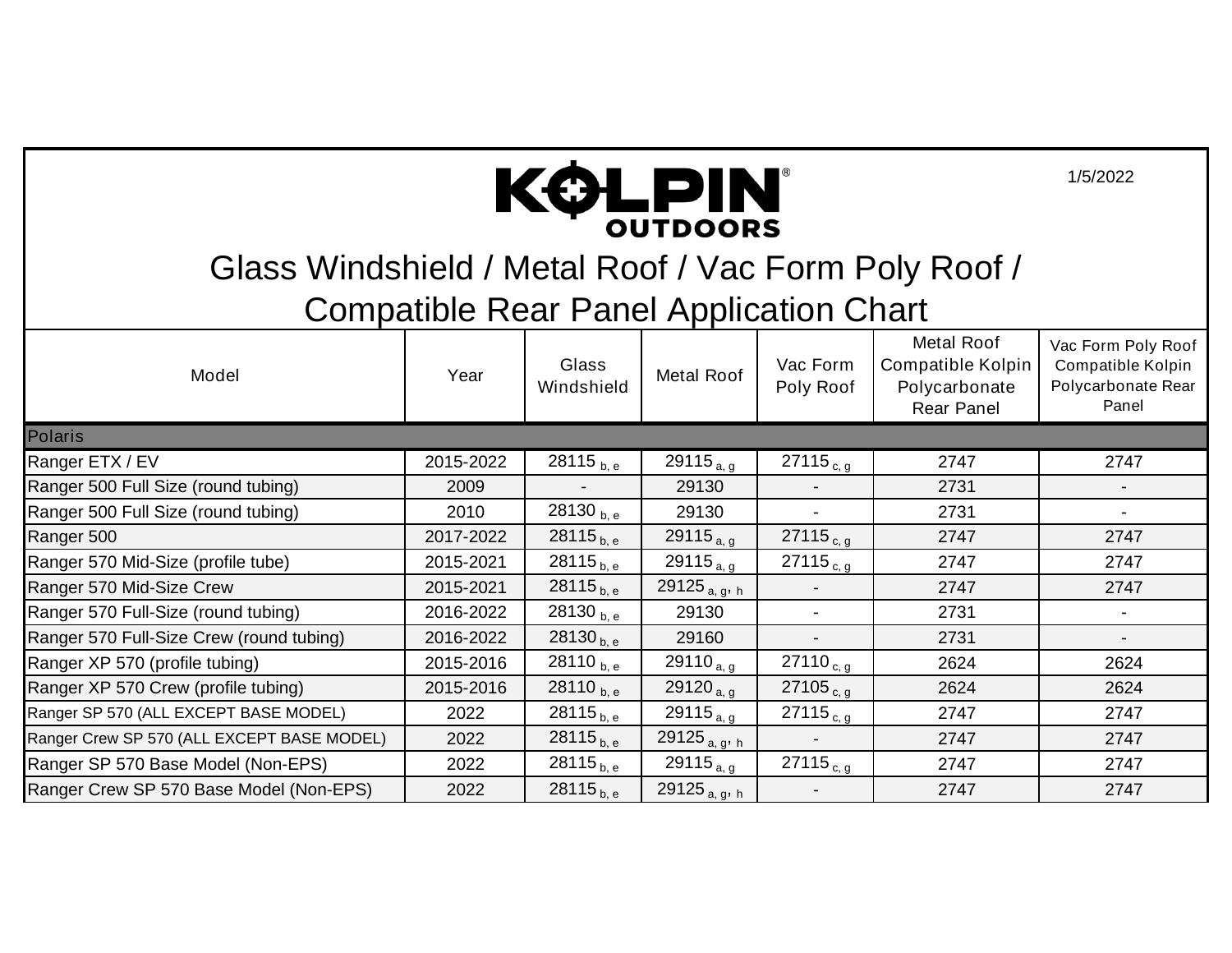

Glass Windshield / Metal Roof / Vac Form Poly Roof /

| Model                                            | Year      | Glass<br>Windshield         | Metal Roof            | Vac Form<br>Poly Roof | <b>Metal Roof</b><br>Compatible Kolpin<br>Polycarbonate<br>Rear Panel | Vac Form Poly Roof<br>Compatible Kolpin<br>Polycarbonate Rear<br>Panel |
|--------------------------------------------------|-----------|-----------------------------|-----------------------|-----------------------|-----------------------------------------------------------------------|------------------------------------------------------------------------|
| Polaris (continued)                              |           |                             |                       |                       |                                                                       |                                                                        |
| Ranger XP 800 (Full Size & 6x6)                  | 2010-2017 | 28130 <sub>b, e</sub>       | 29130                 |                       | 2731                                                                  |                                                                        |
| Ranger XP 800 Crew (Full Size)                   | 2010-2014 | 28130 <sub>b, e</sub>       | 29160                 |                       | 2731                                                                  | $\overline{\phantom{a}}$                                               |
| Ranger XP 900 (Profile tube)                     | 2013-2019 | 28110 <sub>b, e</sub>       | 29110 $_{a, g}$       | 27110 $_{c, g}$       | 2624                                                                  | 2624                                                                   |
| Ranger XP 900 Crew (Profile Tube)                | 2014-2019 | $28110_{\text{b},\text{e}}$ | 29120 $_{a, g}$       | 27105 $_{c, g}$       | 2624                                                                  | 2624                                                                   |
| Ranger XP 1000 (Profile Tube)                    | 2017      | 28110 $_{\rm b, e}$         | 29110 $a, g$          | 27110 $_{c, g}$       | 2624                                                                  | 2624                                                                   |
| Ranger XP 1000 Crew (Profile Tube)               | 2017-2018 | 28110 <sub>b, e</sub>       | 29120 $a, g$          | $27105_{c, g}$        | 2624                                                                  | 2624                                                                   |
| Ranger 1000 (ALL EXCEPT BASE MODEL)              | 2020-2022 | $28110_{\rm b, e}$          | 29110 $a, g$          | $27110_{c, g}$        | 2624                                                                  | 2624                                                                   |
| Ranger 1000 Crew (ALL EXCEPT BASE MODEL)         | 2020-2022 | $28110_{\text{b},\text{e}}$ | 29120 $_{a, g}$       | 27105 $_{c, g}$       | 2624                                                                  | 2624                                                                   |
| Ranger 1000 Base Model Only (Non-EPS)            | 2020-2022 | $28110_{\text{b},\text{e}}$ | 29110 $_{a, g}$       | 27110 $_{c, g}$       | 2624                                                                  | 2624                                                                   |
| Ranger 1000 Crew Base Model Only (Non-EPS)       | 2020-2022 | 28110 $_{\rm b,\,e}$        | 29120 $_{a, g}$       | 27105 $_{c, g}$       | 2624                                                                  | 2624                                                                   |
| Ranger XP 1000 (Profile Tube)                    | 2018-2022 | 28110 <sub>b, e</sub>       | 29110 $a, g$          | $27110_{c, g}$        | 2624                                                                  | 2624                                                                   |
| Ranger XP 1000 Crew (Profile Tube)               | 2019-2022 | $28110_{\rm b,\,e}$         | 29120 $a, g$          | $27105_{c, g}$        | 2624                                                                  | 2624                                                                   |
| Ranger XP 1000 High Lifter Edition               | 2019-2022 | $28110_{\rm b, e}$          | 29110 $_{a, g}$       | 27110 $_{c, g}$       | 2624                                                                  | 2624                                                                   |
| Ranger XP 1000 Crew High Lifter Edition          | 2019-2022 | 28110 <sub>b, e</sub>       | 29120 $a, g$          | 27105 $_{c, g}$       | 2624                                                                  | 2624                                                                   |
| Ranger XP 1000 Big Game / Waterfowl Edition      | 2021      | 28110 <sub>b, e</sub>       | 29110 $_{a, g}$       | 27110 $_{c, g}$       | 2624                                                                  | 2624                                                                   |
| Ranger XP 1000 Crew Big Game / Waterfowl Edition | 2021      | $28110_{\text{b},\text{e}}$ | 29120 <sub>a, g</sub> | 27105 $_{c, g}$       | 2624                                                                  | 2624                                                                   |
| Ranger Diesel/HST                                | 2015-2018 | $28110_h$                   | 29110 $_{\circ}$      | $27110_c$             | 2624                                                                  | 2624                                                                   |
| <b>Ranger Diesel Crew</b>                        | 2015-2018 | 28110 <sub>b</sub>          | 29120 $_{\circ}$      | 27105 <sub>c</sub>    | 2624                                                                  | 2624                                                                   |
| Pro XD                                           | 2019-2021 | 28110 <sub>b, e</sub>       | 29110 $a, g$          | 27110 $_{c, g}$       | 2624                                                                  | 2624                                                                   |
| Pro XD Crew                                      | 2019-2021 | 28110 <sub>b, e</sub>       | 29120 <sub>a, g</sub> | 27105 $_{c, g}$       | 2624                                                                  | 2624                                                                   |
| Brutus HD / HDPTO                                | 2013-2018 | 28110 <sub>b</sub>          | 29110 <sub>a</sub>    | 27110 <sub>c</sub>    | 2624                                                                  | 2624                                                                   |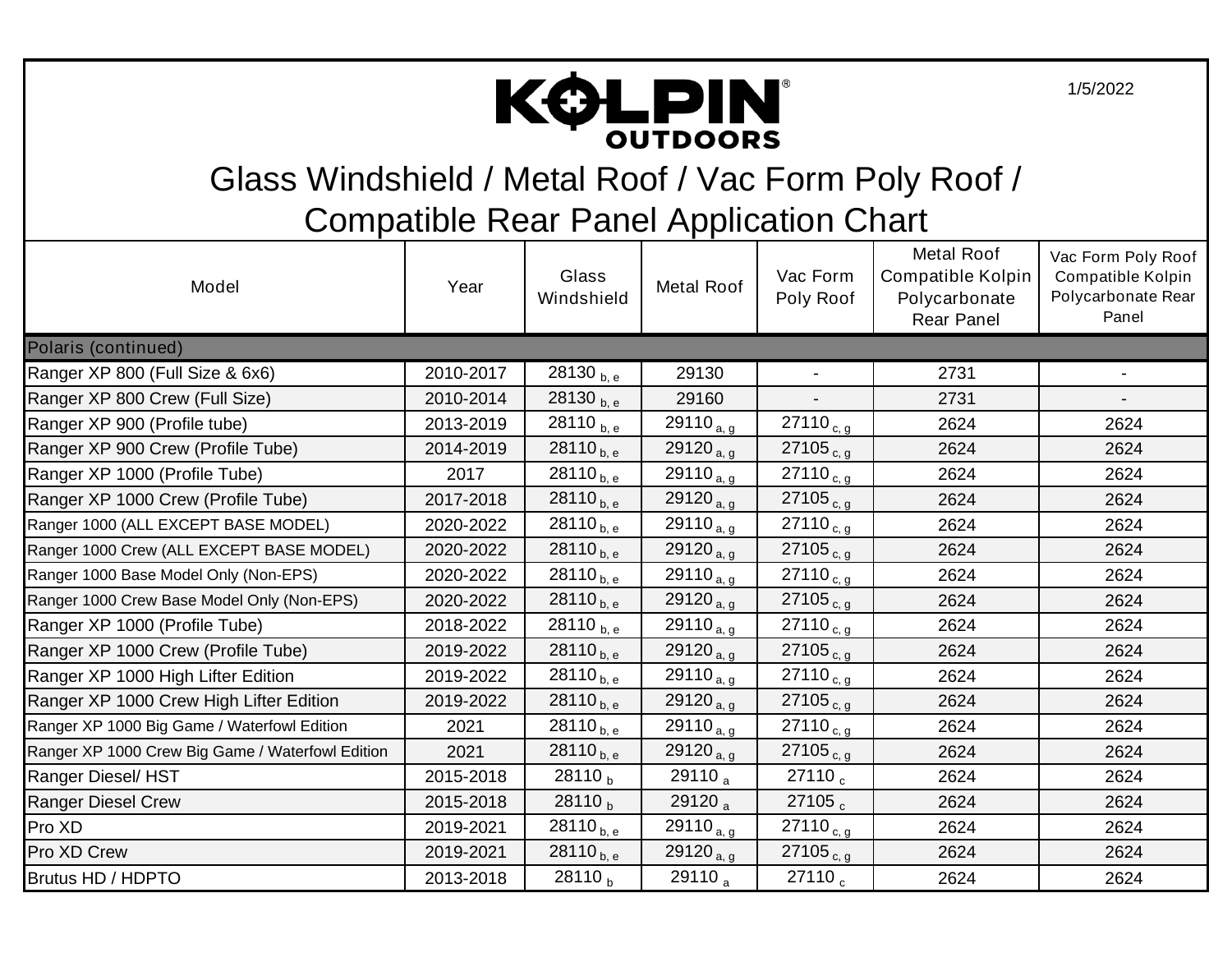

Glass Windshield / Metal Roof / Vac Form Poly Roof /

| Model                                   | Year      | Glass<br>Windshield      | Metal Roof                                     | Vac Form<br>Poly Roof    | <b>Metal Roof</b><br>Compatible Kolpin<br>Polycarbonate<br>Rear Panel | Vac Form Poly Roof<br>Compatible Kolpin<br>Polycarbonate Rear<br>Panel |
|-----------------------------------------|-----------|--------------------------|------------------------------------------------|--------------------------|-----------------------------------------------------------------------|------------------------------------------------------------------------|
| Polaris (continued)                     |           |                          |                                                |                          |                                                                       |                                                                        |
| RZR XP 900 / XP 4 900                   | 2012-2014 |                          |                                                |                          |                                                                       |                                                                        |
| RZR Trail 900 / S 900 / S 1000          | 2015-2020 | 28100 $_{b,f}$           | 29100 (steel)<br>29105<br>(aluminum) $_{d, g}$ | 27100 <sub>c, d, g</sub> |                                                                       |                                                                        |
| RZR 900 Trail / Trail S (ALL 50" / 60") | 2021-2022 | $\overline{\phantom{a}}$ | $\blacksquare$                                 |                          |                                                                       | $\blacksquare$                                                         |
| <b>RZR 4 900</b>                        | 2015-2018 | 28100 <sub>b,f</sub>     | 29150 $_{d, g}$                                | $\blacksquare$           |                                                                       |                                                                        |
| <b>RZR XP 1000</b>                      | 2014-2018 | 28100 $_{\rm b,f}$       | 29100 (steel)<br>29105<br>(aluminum)           | 27100 <sub>c, d, g</sub> | 2742, 2770                                                            |                                                                        |
| <b>RZR XP 4 1000</b>                    | 2014-2018 | 28100 $_{b.f}$           | 29150 $_{d, g}$                                |                          |                                                                       |                                                                        |
| <b>RZR S4 1000</b>                      | 2019-2020 | 28100 $_{b,f}$           | 29150 <sub>d, g</sub>                          |                          |                                                                       |                                                                        |
| RZR XP Turbo 1000                       | 2016-2018 | 28100 <sub>b,f</sub>     | 29100 (steel)<br>29105<br>(aluminum) $_{d, g}$ | $27100_{c, d, g}$        | 2742, 2770                                                            |                                                                        |
| RZR XP 4 Turbo 1000                     | 2016-2018 | 28100 <sub>b,f</sub>     | 29150 <sub>d, g</sub>                          |                          |                                                                       |                                                                        |
| RZR Turbo S / XP Turbo S                | 2018-2021 |                          |                                                |                          |                                                                       |                                                                        |
| <b>RZR XP 1000</b>                      | 2019-2022 | 28140 $_{\rm b.f}$       | 29100 (steel)<br>29105<br>(aluminum) $_{d, g}$ | 27100 <sub>c, d, g</sub> | 2742, 2770                                                            |                                                                        |
| <b>RZR XP Turbo</b>                     | 2019-2021 | 28140 $_{\rm b.f}$       | 29100 (steel)<br>29105<br>(aluminum) $_{d, g}$ | 27100 <sub>c, d, g</sub> | 2742, 2770                                                            |                                                                        |